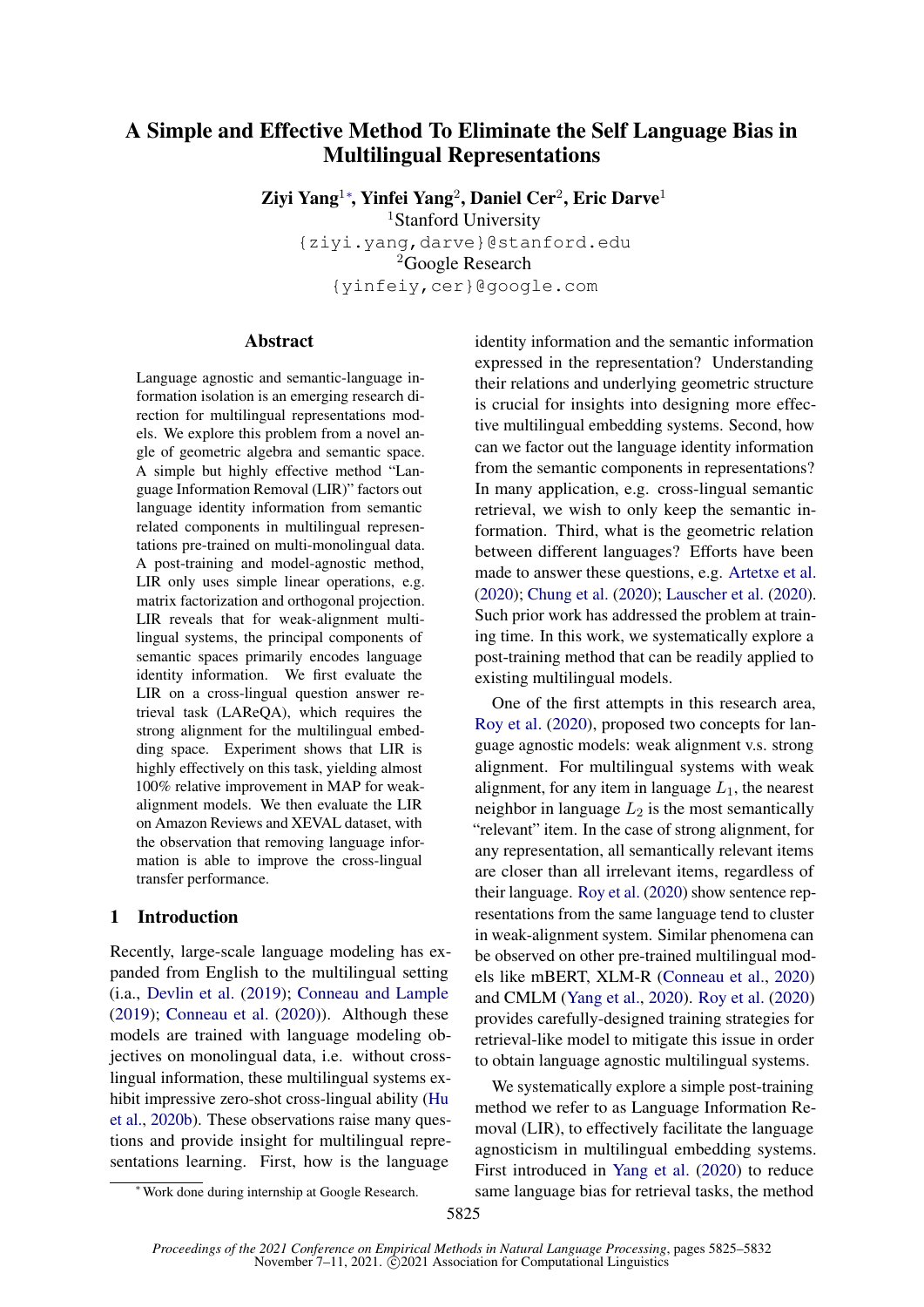

Figure 1: Language Information Retrieval (LIR) removes language identification information using principle components of the original representation space. This mechanism is validated by LIR's effects demonstrated in Fig. [2.](#page-2-0)

uses only linear algebra factorization and posttraining operation. LIR can be conveniently applied to any multilingual model. We show LIR yields surprisingly large improvements in several downstream tasks, including LAReQA, a crosslingual QA retrieval dataset [\(Roy et al.,](#page-6-0) [2020\)](#page-6-0); Amazon Reviews, a zero-shot cross lingual evaluation dataset; XEVAL, a collection of multilingual sentence embedding tasks. Our results suggest that the principal components of a multilingual system with self-language bias primarily encodes language identification information. Implementation for LIR is available at [https://github.](https://github.com/ziyi-yang/LIR) [com/ziyi-yang/LIR](https://github.com/ziyi-yang/LIR).

## 2 Language Information Removal for Self Language Bias Elimination

In this section we describe Language Information Removal (LIR) to address the self language bias in multilingual embeddings [\(Yang et al.,](#page-6-1) [2020\)](#page-6-1). The first step is to extract the language identity information for each language space. Given a multilingual embedding system E, e.g. multilingual BERT, and a collection of multilingual texts  $\{t_L^i\}$ , where  $t_L^i$  denotes the *i*th phrase in the collection for the language  $L$ . We construct a language matrix  $M_L \in \mathbb{R}^{n \times d}$  for language L, where n denotes the number of sentences in language  $L$  and  $d$  denotes the dimension of the representation. The row  $i$  of  $M_L$  is the representation of  $t_L^i$  computed by E.

Second, we extract language identification components for each language. One observation in multilingual systems is that representations from the same language tend to cluster together (w.r.t representations in other languages), even though these representations have different semantic meanings. This phenomenon is also known as "weak alignment" [\(Roy et al.,](#page-6-0) [2020\)](#page-6-0). The mathematical explanation for this clustering phenomenon is that representations in the same language have shared vector space components. We propose that these shared components essentially represent the language identification information. Removing these language

components should leave semantic-related information in the representations.

To remove the shared components, or the language identification from the representations, we leverage singular value decomposition (SVD) which identifies the principal directions of a space. We use SVD instead of PCA since SVD is more stable numerically (e.g. for Läuchli matrix). Specifically, the SVD of a language matrix is  $M_L$  =  $U_L \Sigma_L V_L^T$ , where the columns of  $V_L \in \mathbb{R}^{d \times d}$  are the right singular vectors of  $M_L$ . We take first r columns of  $V_L$  as the language identification components, denoted as  $c_L \in \mathbb{R}^{d \times r}$ . Different values of r are explored in the next experiments section. Language identification components are removed as follows. Given a multilingual representation  $e<sub>L</sub>$ in language L, we subtract the projection of  $e<sub>L</sub>$ onto  $c_L$  from  $e_L$ , i.e.

<span id="page-1-0"></span>
$$
\boldsymbol{e}_L := \boldsymbol{e}_L - \boldsymbol{c}_L \frac{\boldsymbol{c}_L^T \boldsymbol{e}_L}{\|\boldsymbol{e}_L\|_2} \tag{1}
$$

### 3 Experiments

In the following experiments, sentences used for extracting principle components are sampled from Wiki-40B [\(Guo et al.,](#page-5-7) [2020\)](#page-5-7). We use 10,000 sentences per language. We notice performance initially increases as more sentences are used but then is almost unchanged after  $n > 10,000$ . We tried different samplings of  $\{t_L^i\}$  and text resources other than Wiki-40B, e.g., Tatoeba [\(Artetxe and](#page-5-8) [Schwenk,](#page-5-8) [2019\)](#page-5-8). The minimal differences in performance suggest language components are stable over different domains.

#### <span id="page-1-1"></span>3.1 Cross-lingual Answer Retrieval

We first examine LIR on LAReQA, a cross-lingual answer retrieval dataset containing 11 languages [\(Roy et al.,](#page-6-0) [2020\)](#page-6-0). LAReQA consists of two retrieval sub-datasets: XQuAD-R and MLQA-R. XQuAD-R is built by translating 240 paragraphs in the SQuAD v1.1 dev set into 10 languages and converting them to retrieval tasks following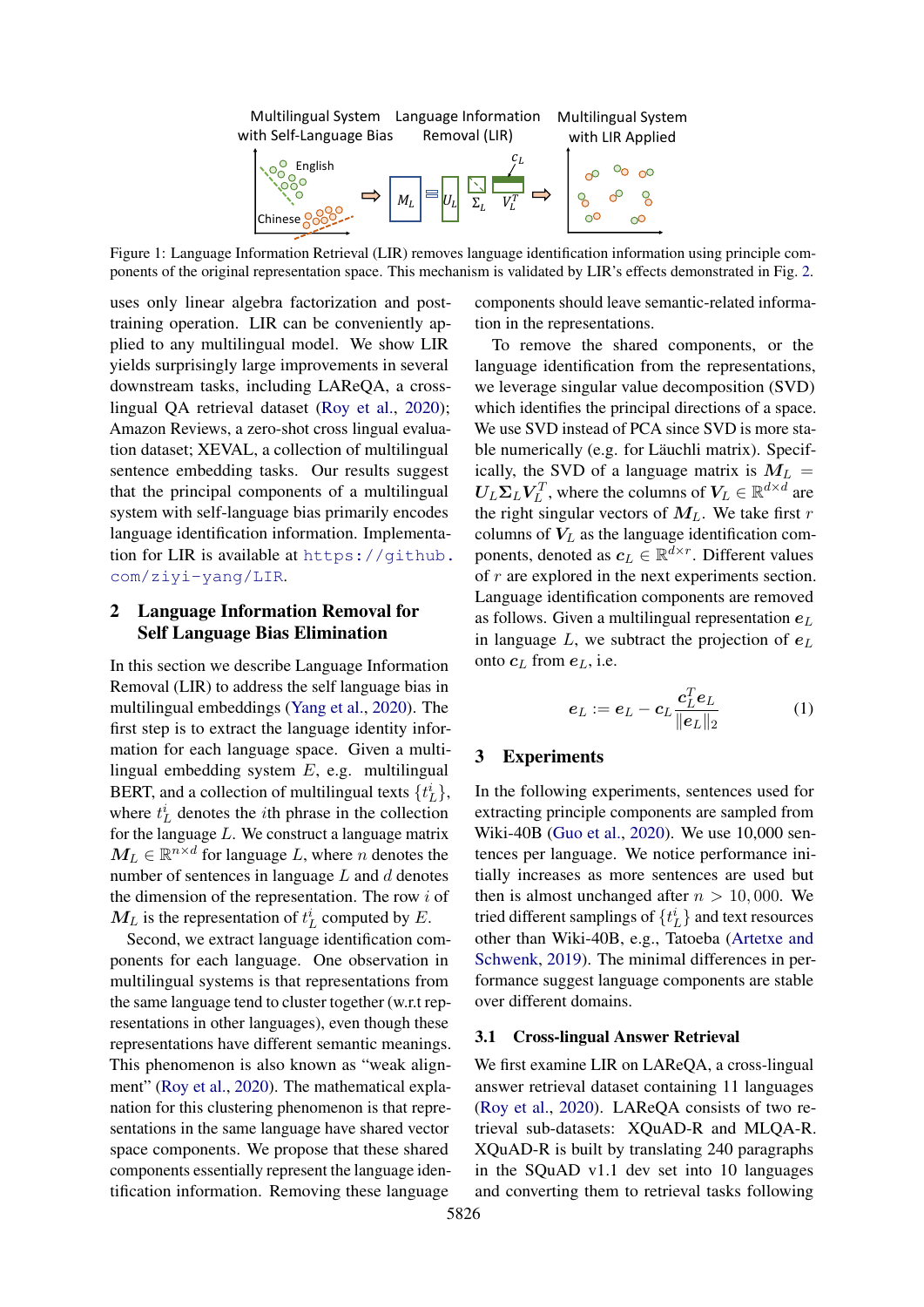the procedure from ReQA [\(Ahmad et al.,](#page-4-0) [2019\)](#page-4-0). Similarly, MLQA-R is constructed by converting MLQA [\(Lewis et al.,](#page-5-9) [2020\)](#page-5-9) to QA retrieval. In other words, each question in LAReQA has 11 relevant answers, one in each language. Two retrieval models with self language bias are presented in the LAReQA original paper, i.e. "En-En" and "X-X". Specifically, the multilingual model "En-En" finetunes mBERT for QA retrieval on the 80,000 English QA pairs from the SQuAD v1.1 train set using a ranking loss. The model "X-X" trains on the translation (into 11 languages) of the SQuAD train set. In one training example, the question and answer are in the same language. Since given a question query, all positive examples are withinlanguage, "En-En" and "X-X" exhibit strong selflanguage bias and weak-alignment property.

For evaluation, we first compute the language identification components with "En-En" and "X-X" models released by LAReQA. For testing, language identification components are removed from question and answer embeddings following Eq. [\(1\)](#page-1-0). Results are shown in Table [1](#page-2-1) and the evaluation metric is mean average precision (MAP) of retrieval. Detailed results for each language are provided in the appendix (Table [5\)](#page-7-0). Simply applying LIR results in significant improvements, almost 100% relatively for "X-X" model on XQuAD-R. This huge boost reveals the algebraic structure for multilingual representation space: in weakalignment multilingual system, the principal components primarily encode language information. In LAReQA, each language has one of the relevant answers. The performance improvement itself already indicates less language bias.

<span id="page-2-1"></span>

|            | XOuAD-R |         | MLQA-R |       |  |
|------------|---------|---------|--------|-------|--|
|            | En-En   | $X - X$ | En-En  | $X-X$ |  |
| $w$ /o LIR | 27.8    | 23.3    | 35.7   | 26.0  |  |
| $r=1$      | 36.7    | 45.2    | 37.0   | 42.4  |  |
| $r=2$      | 36.7    | 45.6    | 36.2   | 41.6  |  |
| $r=3$      | 36.5    | 45.9    | 36.3   | 41.6  |  |
| $r=4$      | 36.4    | 45.7    | 36.1   | 41.4  |  |

Table 1: Mean average precision (MAP) of model "En-En" and "X-X" with and without LIR.

To further illustrate the effect of LIR, we plot the 2D PCA projection of questions and candidates in Chinese and English for the XQuAD-R dataset. Without LIR, as plotted on the left of Fig. [2,](#page-2-0) Chinese and English embeddings are separated while questions and candidates in the same language are clustering together<sup>[1](#page-2-2)</sup>. This weak-alignment prop-

<span id="page-2-0"></span>

Figure 2: PCA projections of English and Chinese embeddings on the XQuAD-R dataset, with and without LIR. The two subfigures on the left are reproduced by authors to follow Figure 5 in [Roy et al.](#page-6-0) [\(2020\)](#page-6-0).

erty is especially prominent for model "X-X". After applying LIR, the separation between the two languages vanishes. Questions and candidates embeddings, no matter which language they are in, group together. Both model "En-En" and "X-X" now exhibit strong cross-lingual alignment.

#### <span id="page-2-3"></span>3.2 Amazon Reviews

We further evaluate LIR on zero-shot transfer learning with Amazon Reviews Dataset [\(Prettenhofer](#page-6-2) [and Stein,](#page-6-2) [2010\)](#page-6-2). In this subsection, we use multilingual BERT [\(Devlin et al.,](#page-5-0) [2019\)](#page-5-0) as the embedding model. Following [Chidambaram et al.](#page-5-10) [\(2019\)](#page-5-10), the original dataset is converted to a classification benchmark by treating reviews of more than 3 stars as positive and negative otherwise. We split 6000 English reviews in the original training set into 90% for training and 10% for development. A logistic classifier is trained on the English training set and then evaluated on English, French, German and Japanese test sets (each has 6000 examples) using the same trained model, i.e. the evaluation is zeroshot. The weights for mBERT are fixed. The representation of a sentence/phrase is computed as the average pooling of the transformer encoder outputs. LIR is applied in both training and evaluation stage using the corresponding language components.

Results presented in Table [2](#page-3-0) show that removing the language components from multilingual representation is beneficial for cross-lingual zero-shot

<span id="page-2-2"></span> $1$ Note these two subfigures on the left are reproduced by

authors to imitate Figure 5 in [Roy et al.](#page-6-0) [\(2020\)](#page-6-0) in order to better demonstrate the effects of LIR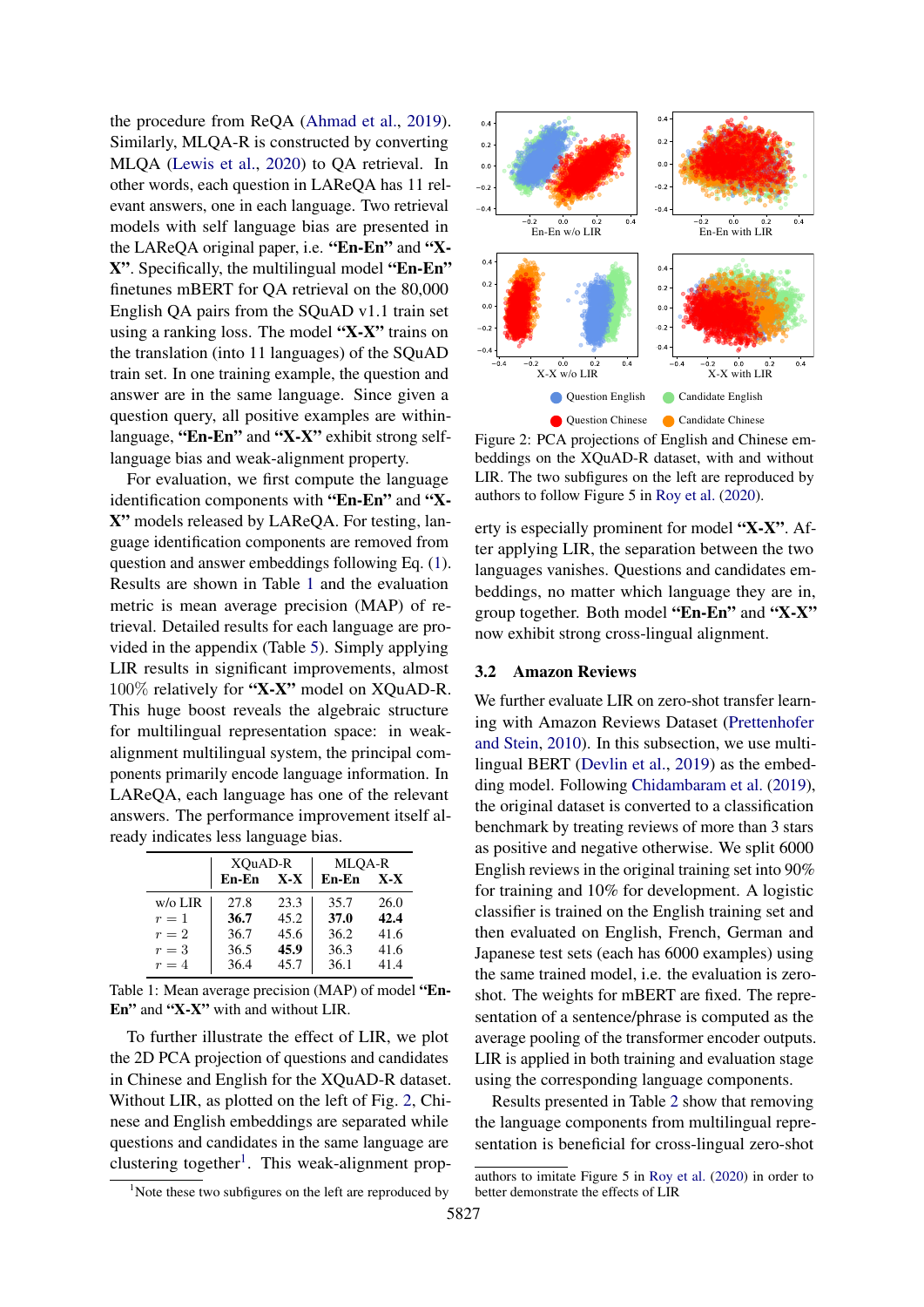transfer learning of mBERT. LIR is expected to leave only semantic-related information in the representation so that the logistic classifier trained on English should be conveniently transferred to other languages. Another interesting observation is that unlike semantic retrieval, the peak performance usually occurs at  $r > 1$ .

<span id="page-3-0"></span>

|         | en   | de   | fr   | 1 <sub>p</sub> | Avg. |
|---------|------|------|------|----------------|------|
| w/o LIR | 80.0 | 70.4 | 73.1 | 71.7           | 73.8 |
| $r=1$   | 80.2 | 70.9 | 74.6 | 72.6           | 74.6 |
| $r=2$   | 80.5 | 70.9 | 75.6 | 73.1           | 75.0 |
| $r=3$   | 80.2 | 70.8 | 75.4 | 71.8           | 74.5 |
| $r=5$   | 80.2 | 70.8 | 76.1 | 72.0           | 74.8 |
| $r = 8$ | 80.2 | 71.1 | 75.2 | 70.8           | 74.3 |
| $r=10$  | 80.3 | 71.0 | 76.0 | 71.2           | 74.6 |
| $r=12$  | 80.0 | 70.9 | 76.0 | 71.4           | 74.6 |

Table 2: Classification accuracy on Amazon Reviews Dataset.

#### <span id="page-3-2"></span>3.3 XEVAL

We have tested LIR on cross-lingual benchmarks in previous sections. In this section, we apply LIR in XEVAL, a collection of multilingual sentence representation benchmark [\(Yang et al.,](#page-6-1) [2020\)](#page-6-1). The training set and test set of XEVAL are in the same language (i.e. the evaluation is not cross-lingual). Benchmarks on XEVAL include Movie Reviews [\(Pang and Lee,](#page-6-3) [2005\)](#page-6-3), binary SST (sentiment analysis, [Socher et al.](#page-6-4) [\(2013\)](#page-6-4)), MPQA (opinionpolarity, [Wiebe et al.](#page-6-5) [\(2005\)](#page-6-5)), TREC (questiontype, [Voorhees and Tice](#page-6-6) [\(2000\)](#page-6-6)), CR (product reviews, [Hu and Liu](#page-5-11) [\(2004\)](#page-5-11)), SUBJ (subjectivity/objectivity, [Pang and Lee](#page-6-7) [\(2004\)](#page-6-7)) and SICK (both entailment and relatedness [\(Marelli et al.,](#page-5-12) [2014\)](#page-5-12)). For this evaluation, we use mBERT as the base multilingual encoder. Still the weights of mBERT are fixed during training and only downstream neural structures are trained. The training, cross-validation and evaluation uses SentEval toolkit [\(Conneau and Kiela,](#page-5-13) [2018\)](#page-5-13).

Results are presented in Table [3.](#page-3-1) The metric is the averaging performance across 9 datasets mentioned above. Introducing LIR is beneficial on German, Spanish, French and Chinese. We also notice that for English dataset, removing principal components actually hurts the performance. This observation also echoes with findings in previous English sentence embedding works, e.g. [Yang et al.](#page-6-8) [\(2019b\)](#page-6-8). We speculate this is because English data are dominant in mBERT training data. Therefore mBERT representations exhibit similar behaviors with monolingual English sentence embeddings.

<span id="page-3-1"></span>

|                                         | en                                                                           | de |  | es fr zh Avg. |      |
|-----------------------------------------|------------------------------------------------------------------------------|----|--|---------------|------|
| w/o LIR   80.8 78.1 78.8 79.1 79.3 79.2 |                                                                              |    |  |               |      |
| $r=1$                                   | $\begin{array}{cccc} \n80.4 & 78.2 & 79.0 & 79.1 & 79.3 & 79.2\n\end{array}$ |    |  |               |      |
| $r=2$                                   | $\parallel$ 80.7 78.5 79.4 79.3 79.4                                         |    |  |               | 79.5 |
| $r=5$                                   | 80.6 78.0 79.4 78.9 79.3 79.2                                                |    |  |               |      |
| $r=10$                                  | 80.2 78.4 79.0 79.0 78.9 79.1                                                |    |  |               |      |

Table 3: Results of applying LIR to XEVAL dataset. The metric is the average of 9 downstream tasks.

#### 3.4 Application to Models without Self-Language Bias

In previous sections, we have shown the great effectiveness of LIR on weak-alignment systems. As an additional analysis, we examine LIR on multilingual models without self language bias, i.e. models "X-X-mono" and "X-Y" introduced in the original LAReQA paper. Model "X-X-mono" is modified from "X-X" by ensuring that each training batch is monolingual so that in-batch negative and positive examples are in the same language. In model "X-Y", questions and answers are allowed to be translated to different languages, which directly encourage the model to regard answers in different languages from the question as correct. With such designs in training, "X-X-mono" and "X-Y" are shown to be without self-language bias, i.e. semantically relevant representations are closer than all irrelevant items, regardless of their languages.

The evaluation process is similar as in Section [3.1.](#page-1-1) Results are presented in Table [4.](#page-4-1) Applying LIR leads to a slight performance decrease for X-X-mono. While the drop in X-Y is notable and we suspect this is because the training process for X-Y avoids, by design, self-language bias. Rather, the principal components of X-Y contain essential semantic-related information for the retrieval task. This result is not negative and actually support our argument, since for "strong alignment" multilingual systems, principal components should both contain semantic and language-related information. Then removing principal components will hinder the semantic retrieval. For weak-alignment models, removing just the first component should be adequate for cross-lingual retrieval (table [1\)](#page-2-1). For tasks like classification and sentiment analysis (tables [2](#page-3-0) and [3\)](#page-3-1), the optimal number of components to remove seems to vary on different datasets.

## 4 Related Work & Our Novelty

Different training methods have been proposed to obtain language agnostic representations. LASER [\(Artetxe and Schwenk,](#page-5-8) [2019\)](#page-5-8) leverages translation pairs and BiLSTM encoder for multilingual sen-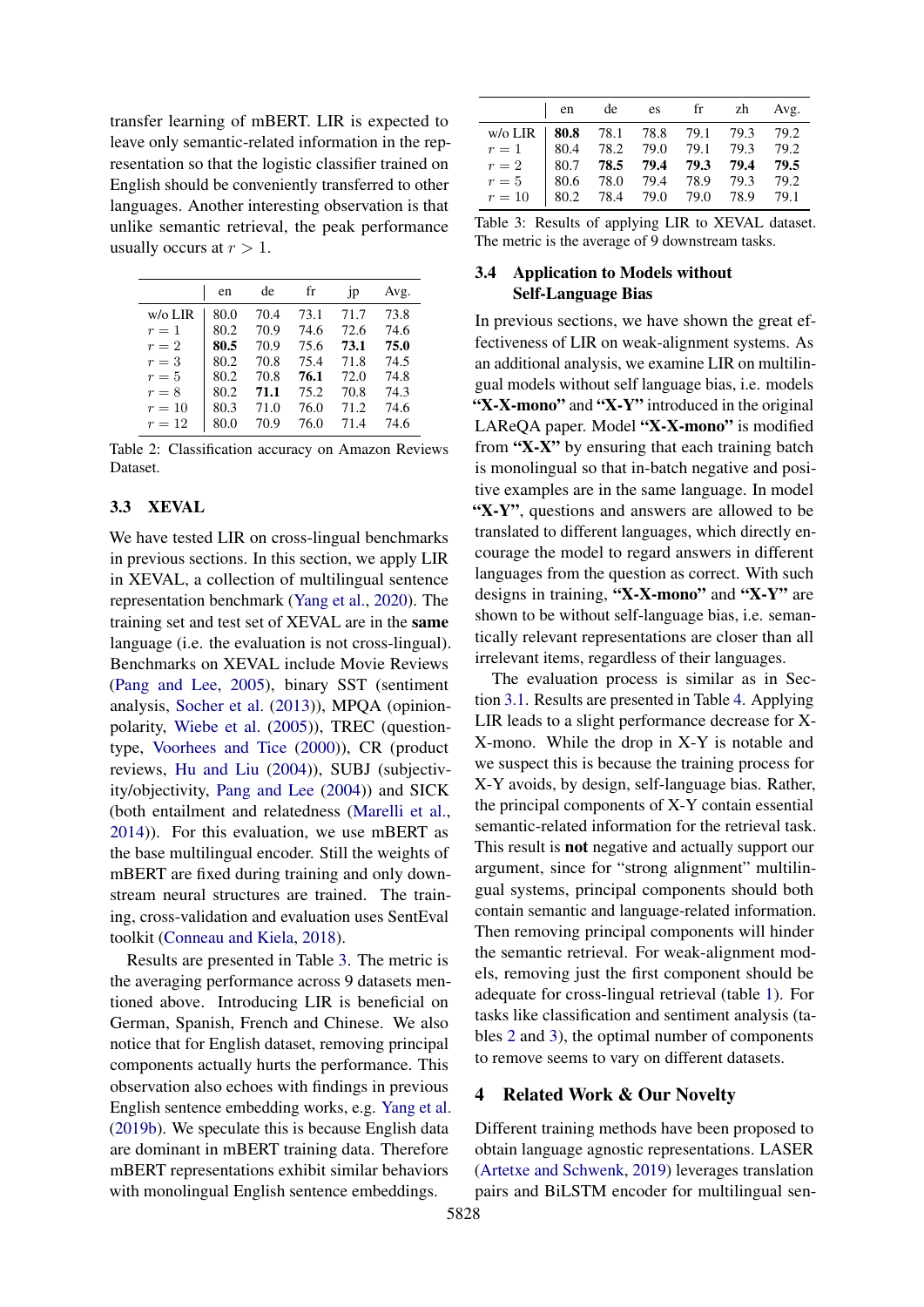<span id="page-4-1"></span>

|            | XQuAD-R  |       | MLOA-R   |       |  |
|------------|----------|-------|----------|-------|--|
|            | X-X-mono | $X-Y$ | X-X-mono | $X-Y$ |  |
| $w$ /o LIR | 50.8     | 62.6  | 48.6     | 48.5  |  |
| $r=1$      | 50.6     | 59.5  | 48.8     | 46.2  |  |
| $r=2$      | 49.8     | 58.1  | 48.0     | 45.5  |  |
| $r=3$      | 49.3     | 57.1  | 47.8     | 44.8  |  |
| $r=4$      | 48.9     | 56.5  | 47.4     | 44.2. |  |

Table 4: Mean average precision (MAP) of "X-Xmono" and "X-Y" models without language bias.

tence representation learning. Multilingual USE [\(Yang et al.,](#page-6-9) [2019a\)](#page-6-9) uses training data such as translated SNLI, mined multilingual QA and translation pairs to learn multilingual sentence encoder. AM-BER [\(Hu et al.,](#page-5-14) [2020a\)](#page-5-14) aligns contextualized representations of multilingual encoders at different granularities. LaBSE [\(Feng et al.,](#page-5-15) [2020\)](#page-5-15) finetunes a pretrained language model with the bitext retrieval task and mined cross-lingual parallel data to obtain language agnostic sentence representations. In contrast, LIR does not require any parallel data for semantic alignment.

[Faruqui and Dyer](#page-5-16) [\(2014\)](#page-5-16) propose a canonical correlation analysis (CCA) based method to add multilingual context to monolingual embeddings. The method is post-processing and requires bilingual word translation pairs to determine the projection vectors. In contrast, LIR is post-training and does not require labeled data. Mrkšić et al. [\(2017\)](#page-5-17) build semantically specialized cross-lingual vector spaces. Like CCA, their methods requires the additional training to adjust the original embeddings using supervised data: cross-lingual synonyms and antonyms. Libovick $\dot{y}$  et al. [\(2019\)](#page-5-18) propose that the language-specific information of mBERT is the centroid of each language space (the mean of embeddings). [Zhao et al.](#page-6-10) [\(2021\)](#page-6-10) propose several training techniques to obtain language-agnostic representations, including segmenting orthographic tokens in training data and aligning monolingual spaces by training. In contrast, LIR is post-training and model-agnostic. Critically, this means LIR can be conveniently and easily applied to any trained multilingual systems without further training.

Previous explorations on principal components of the semantic space for sentence embeddings include [Arora et al.](#page-5-19) [\(2017\)](#page-5-19) and [Yang et al.](#page-6-8) [\(2019b\)](#page-6-8), whereby principal component removal is investigated for monolingual models and the evaluation is only conducted on semantic similarity benchmarks. In contrast, our work investigates the multilingual case and the evaluation is more diverse, e.g. cross-lingual transfer learning. [Mu and Viswanath](#page-5-20)

[\(2018\)](#page-5-20) explore removing top components from English representations. However, it was unclear prior to our work what purpose is served by removing principal components within multilingual and cross-lingual settings. We demonstrate these principal components represent language information for weak-alignment multilingual models.

Compared with [Yang et al.](#page-6-1) [\(2020\)](#page-6-1), the novelty of this work is two-fold. First, it is unclear in [Yang](#page-6-1) [et al.](#page-6-1) [\(2020\)](#page-6-1) whether the assumption (i.e. principal components contain language information) holds true for both weak and strong-alignment multilingual models. In this work we clearly show that it is is valid for weak-alignment models (Section [3.1\)](#page-1-1). However, for strong-alignment systems, the assumption is not quite true (Table [4\)](#page-4-1). Second, in [Yang et al.](#page-6-1) [\(2020\)](#page-6-1), the evaluation is only conducted on Tatoeba, a semantic retrieval dataset. While in this work, evaluations are more comprehensive. Besides the cross-lingual retrieval dataset LAReQA, our experiments include cross-lingual zero-shot learning (Section [3.2\)](#page-2-3) and monolingual transfer learning (Section [3.3\)](#page-3-2). These extra results establish the effectiveness of LIR beyond the domain of semantic retrieval.

#### 5 Conclusion

In this paper, we investigate the self-language bias in multilingual systems. We explore a simple method "Language Identity Removal (LIR)". This method identifies and removes the language information in multilingual semantic space by singular value decomposition and orthogonal projection. Although as a simple and linear-algebra-only method, LIR is highly effective in several downstream tasks, including zero-shot transfer learning, sentiment analysis, etc. Especially for crosslingual retrieval, introducing LIR increases the performance of weak-alignment multilingual systems by almost 100% relatively in MAP.

#### Acknowledgments

We would like to thank anonymous reviewers for their comments, as well as our teammates from Descartes, Google Brain and other Google teams for their valuable feedback.

#### References

<span id="page-4-0"></span>Amin Ahmad, Noah Constant, Yinfei Yang, and Daniel Cer. 2019. Reqa: An evaluation for end-to-end answer retrieval models. In *Proceedings of the 2nd*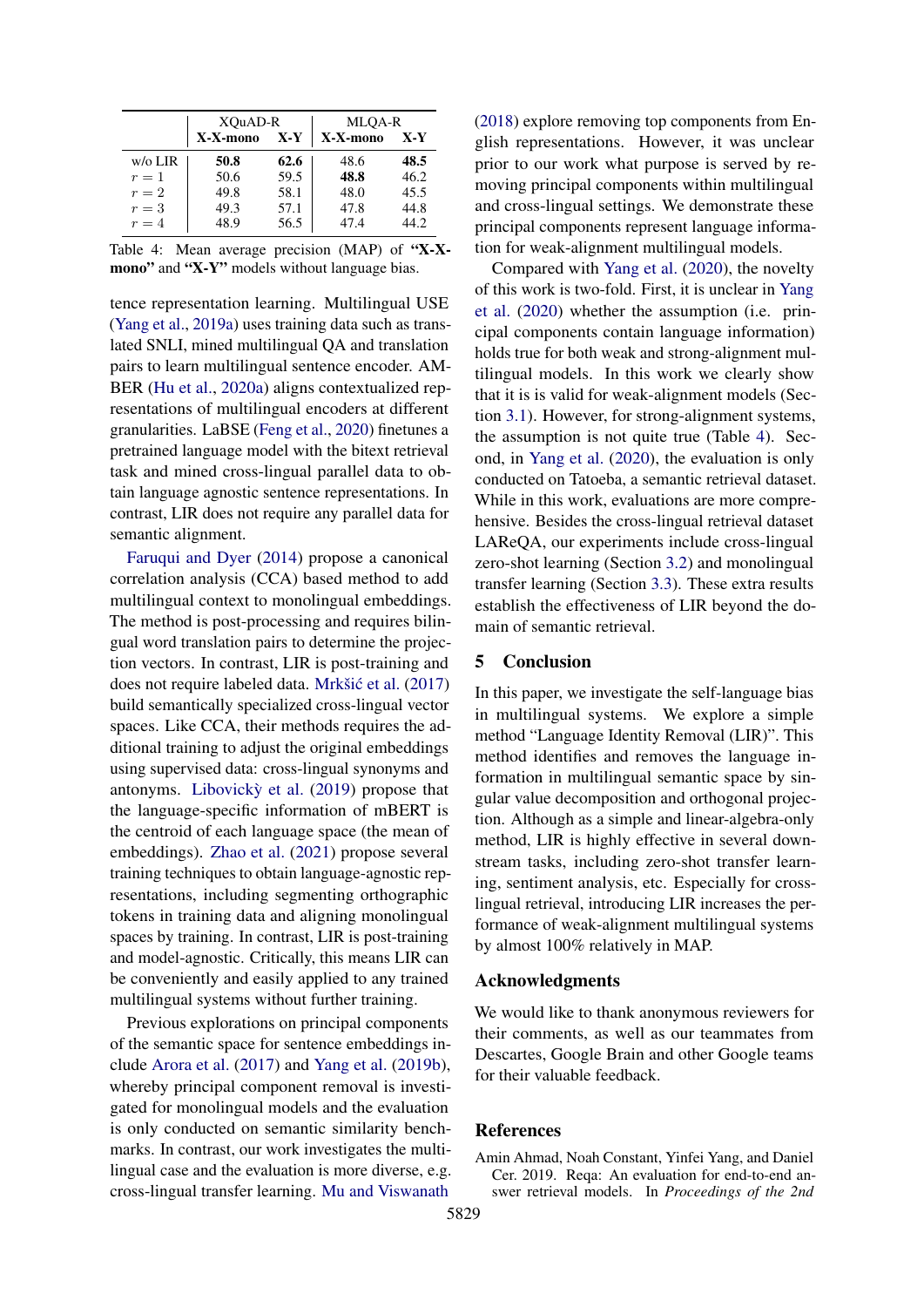*Workshop on Machine Reading for Question Answering*, pages 137–146.

- <span id="page-5-19"></span>Sanjeev Arora, Yingyu Liang, and Tengyu Ma. 2017. A simple but tough-to-beat baseline for sentence embeddings. In *5th International Conference on Learning Representations, ICLR 2017*.
- <span id="page-5-4"></span>Mikel Artetxe, Sebastian Ruder, and Dani Yogatama. 2020. On the cross-lingual transferability of monolingual representations. In *Proceedings of the 58th Annual Meeting of the Association for Computational Linguistics*, pages 4623–4637.
- <span id="page-5-8"></span>Mikel Artetxe and Holger Schwenk. 2019. Massively multilingual sentence embeddings for zeroshot cross-lingual transfer and beyond. *Transactions of the Association for Computational Linguistics*, 7:597–610.
- <span id="page-5-10"></span>Muthu Chidambaram, Yinfei Yang, Daniel Cer, Steve Yuan, Yunhsuan Sung, Brian Strope, and Ray Kurzweil. 2019. [Learning cross-lingual sentence](https://doi.org/10.18653/v1/W19-4330) [representations via a multi-task dual-encoder model.](https://doi.org/10.18653/v1/W19-4330) In *Proceedings of the 4th Workshop on Representation Learning for NLP (RepL4NLP-2019)*, pages 250–259, Florence, Italy. Association for Computational Linguistics.
- <span id="page-5-5"></span>Hyung Won Chung, Thibault Févry, Henry Tsai, Melvin Johnson, and Sebastian Ruder. 2020. Rethinking embedding coupling in pre-trained language models. *arXiv preprint arXiv:2010.12821*.
- <span id="page-5-2"></span>Alexis Conneau, Kartikay Khandelwal, Naman Goyal, Vishrav Chaudhary, Guillaume Wenzek, Francisco Guzmán, Édouard Grave, Myle Ott, Luke Zettlemoyer, and Veselin Stoyanov. 2020. Unsupervised cross-lingual representation learning at scale. In *Proceedings of the 58th Annual Meeting of the Association for Computational Linguistics*, pages 8440– 8451.
- <span id="page-5-13"></span>Alexis Conneau and Douwe Kiela. 2018. Senteval: An evaluation toolkit for universal sentence representations. In *Proceedings of the Eleventh International Conference on Language Resources and Evaluation (LREC 2018)*.
- <span id="page-5-1"></span>Alexis Conneau and Guillaume Lample. 2019. Crosslingual language model pretraining. In *Advances in Neural Information Processing Systems*, pages 7059–7069.
- <span id="page-5-0"></span>Jacob Devlin, Ming-Wei Chang, Kenton Lee, and Kristina Toutanova. 2019. [BERT: Pre-training of](https://doi.org/10.18653/v1/N19-1423) [deep bidirectional transformers for language under](https://doi.org/10.18653/v1/N19-1423)[standing.](https://doi.org/10.18653/v1/N19-1423) In *Proceedings of the 2019 Conference of the North American Chapter of the Association for Computational Linguistics: Human Language Technologies, Volume 1 (Long and Short Papers)*, pages 4171–4186, Minneapolis, Minnesota. Association for Computational Linguistics.
- <span id="page-5-16"></span>Manaal Faruqui and Chris Dyer. 2014. Improving vector space word representations using multilingual correlation. In *Proceedings of the 14th Conference of the European Chapter of the Association for Computational Linguistics*, pages 462–471.
- <span id="page-5-15"></span>Fangxiaoyu Feng, Yinfei Yang, Daniel Cer, Naveen Arivazhagan, and Wei Wang. 2020. Languageagnostic bert sentence embedding. *arXiv preprint arXiv:2007.01852*.
- <span id="page-5-7"></span>Mandy Guo, Zihang Dai, Denny Vrandecic, and Rami Al-Rfou. 2020. [Wiki-40b: Multilingual language](http://www.lrec-conf.org/proceedings/lrec2020/pdf/2020.lrec-1.296.pdf) [model dataset.](http://www.lrec-conf.org/proceedings/lrec2020/pdf/2020.lrec-1.296.pdf) In *LREC 2020*.
- <span id="page-5-14"></span>Junjie Hu, Melvin Johnson, Orhan Firat, Aditya Siddhant, and Graham Neubig. 2020a. Explicit alignment objectives for multilingual bidirectional encoders. *arXiv preprint arXiv:2010.07972*.
- <span id="page-5-3"></span>Junjie Hu, Sebastian Ruder, Aditya Siddhant, Graham Neubig, Orhan Firat, and Melvin Johnson. 2020b. Xtreme: A massively multilingual multitask benchmark for evaluating cross-lingual generalization. *arXiv preprint arXiv:2003.11080*.
- <span id="page-5-11"></span>Minqing Hu and Bing Liu. 2004. Mining and summarizing customer reviews. In *Proceedings of the tenth ACM SIGKDD international conference on Knowledge discovery and data mining*, pages 168–177.
- <span id="page-5-6"></span>Anne Lauscher, Vinit Ravishankar, Ivan Vulic, and ´ Goran Glavaš. 2020. From zero to hero: On the limitations of zero-shot language transfer with multilingual transformers. In *Proceedings of the 2020 Conference on Empirical Methods in Natural Language Processing (EMNLP)*, pages 4483–4499.
- <span id="page-5-9"></span>Patrick Lewis, Barlas Oguz, Ruty Rinott, Sebastian Riedel, and Holger Schwenk. 2020. Mlqa: Evaluating cross-lingual extractive question answering. In *Proceedings of the 58th Annual Meeting of the Association for Computational Linguistics*, pages 7315– 7330.
- <span id="page-5-18"></span>Jindřich Libovický, Rudolf Rosa, and Alexander Fraser. 2019. How language-neutral is multilingual bert? *arXiv preprint arXiv:1911.03310*.
- <span id="page-5-12"></span>Marco Marelli, Stefano Menini, Marco Baroni, Luisa Bentivogli, Raffaella Bernardi, Roberto Zamparelli, et al. 2014. A sick cure for the evaluation of compositional distributional semantic models. In *LREC*, pages 216–223.
- <span id="page-5-17"></span>Nikola Mrkšić, Ivan Vulić, Diarmuid Ó Séaghdha, Ira Leviant, Roi Reichart, Milica Gašić, Anna Korhonen, and Steve Young. 2017. Semantic specialization of distributional word vector spaces using monolingual and cross-lingual constraints. *Transactions of the association for Computational Linguistics*, 5:309–324.
- <span id="page-5-20"></span>Jiaqi Mu and Pramod Viswanath. 2018. All-but-thetop: Simple and effective postprocessing for word representations. In *International Conference on Learning Representations*.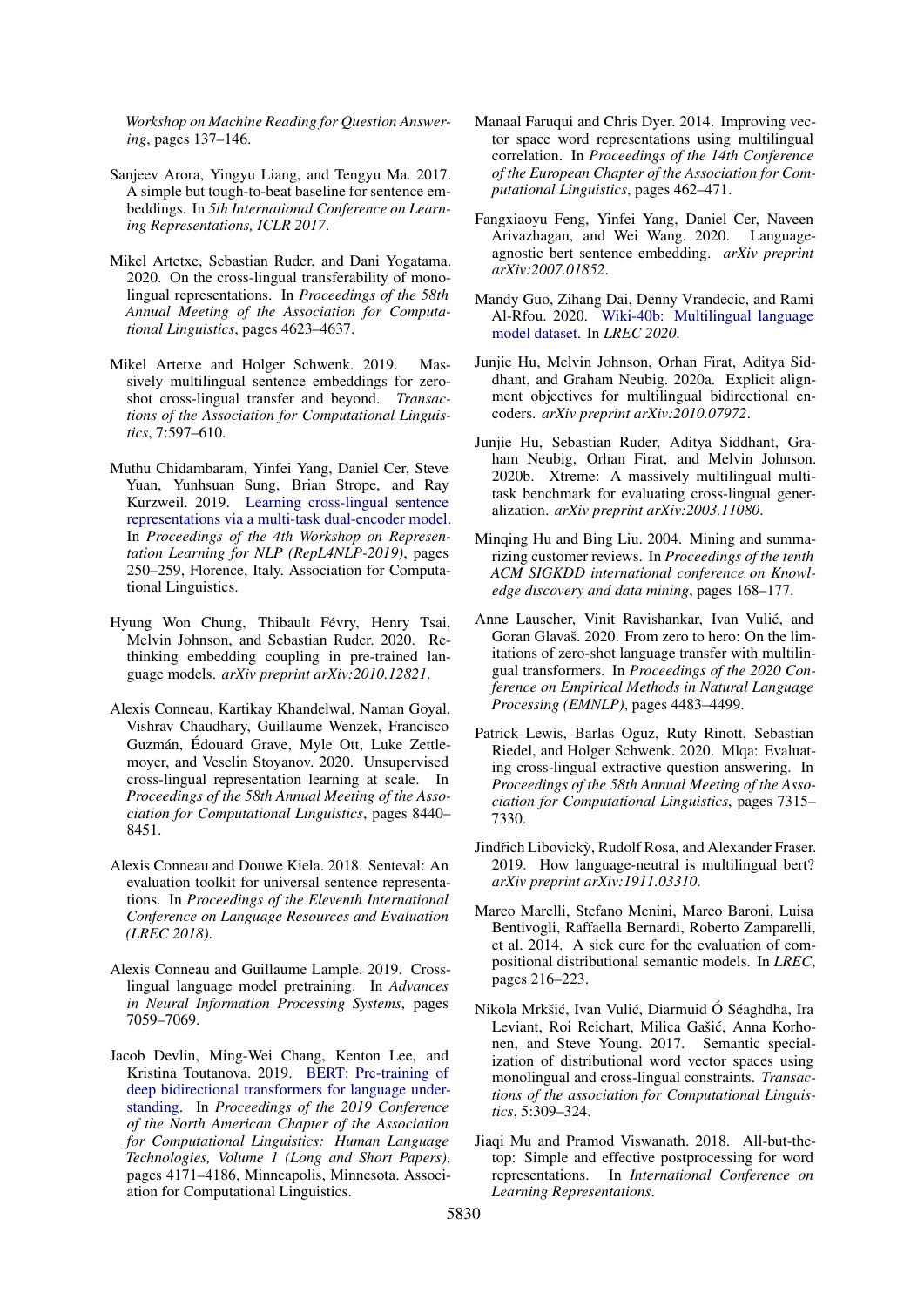- <span id="page-6-7"></span>Bo Pang and Lillian Lee. 2004. A sentimental education: Sentiment analysis using subjectivity summarization based on minimum cuts. In *Proceedings of the 42nd Annual Meeting of the Association for Computational Linguistics (ACL-04)*, pages 271–278.
- <span id="page-6-3"></span>Bo Pang and Lillian Lee. 2005. Seeing stars: exploiting class relationships for sentiment categorization with respect to rating scales. In *Proceedings of the 43rd Annual Meeting on Association for Computational Linguistics*, pages 115–124.
- <span id="page-6-2"></span>Peter Prettenhofer and Benno Stein. 2010. Crosslanguage text classification using structural correspondence learning. In *Proceedings of the 48th annual meeting of the association for computational linguistics*, pages 1118–1127.
- <span id="page-6-0"></span>Uma Roy, Noah Constant, Rami Al-Rfou, Aditya Barua, Aaron Phillips, and Yinfei Yang. 2020. [LAReQA: Language-agnostic answer retrieval from](https://doi.org/10.18653/v1/2020.emnlp-main.477) [a multilingual pool.](https://doi.org/10.18653/v1/2020.emnlp-main.477) In *Proceedings of the 2020 Conference on Empirical Methods in Natural Language Processing (EMNLP)*, pages 5919–5930, Online. Association for Computational Linguistics.
- <span id="page-6-4"></span>Richard Socher, Alex Perelygin, Jean Wu, Jason Chuang, Christopher D Manning, Andrew Y Ng, and Christopher Potts. 2013. Recursive deep models for semantic compositionality over a sentiment treebank. In *Proceedings of the 2013 conference on empirical methods in natural language processing*, pages 1631–1642.
- <span id="page-6-6"></span>Ellen M Voorhees and Dawn M Tice. 2000. Building a question answering test collection. In *Proceedings of the 23rd annual international ACM SIGIR conference on Research and development in information retrieval*, pages 200–207.
- <span id="page-6-5"></span>Janyce Wiebe, Theresa Wilson, and Claire Cardie. 2005. Annotating expressions of opinions and emotions in language. *Language resources and evaluation*, 39(2-3):165–210.
- <span id="page-6-9"></span>Yinfei Yang, Daniel Cer, Amin Ahmad, Mandy Guo, Jax Law, Noah Constant, Gustavo Hernandez Abrego, Steve Yuan, Chris Tar, Yun-Hsuan Sung, et al. 2019a. Multilingual universal sentence encoder for semantic retrieval. *arXiv preprint arXiv:1907.04307*.
- <span id="page-6-1"></span>Ziyi Yang, Yinfei Yang, Daniel Cer, Jax Law, and Eric Darve. 2020. Universal sentence representation learning with conditional masked language model. *arXiv preprint arXiv:2012.14388*.
- <span id="page-6-8"></span>Ziyi Yang, Chenguang Zhu, and Weizhu Chen. 2019b. Parameter-free sentence embedding via orthogonal basis. In *Proceedings of the 2019 Conference on Empirical Methods in Natural Language Processing and the 9th International Joint Conference on Natural Language Processing (EMNLP-IJCNLP)*, pages 638–648.

<span id="page-6-10"></span>Wei Zhao, Steffen Eger, Johannes Bjerva, and Isabelle Augenstein. 2021. [Inducing language-agnostic mul](https://doi.org/10.18653/v1/2021.starsem-1.22)[tilingual representations.](https://doi.org/10.18653/v1/2021.starsem-1.22) In *Proceedings of \*SEM 2021: The Tenth Joint Conference on Lexical and Computational Semantics*, pages 229–240, Online. Association for Computational Linguistics.